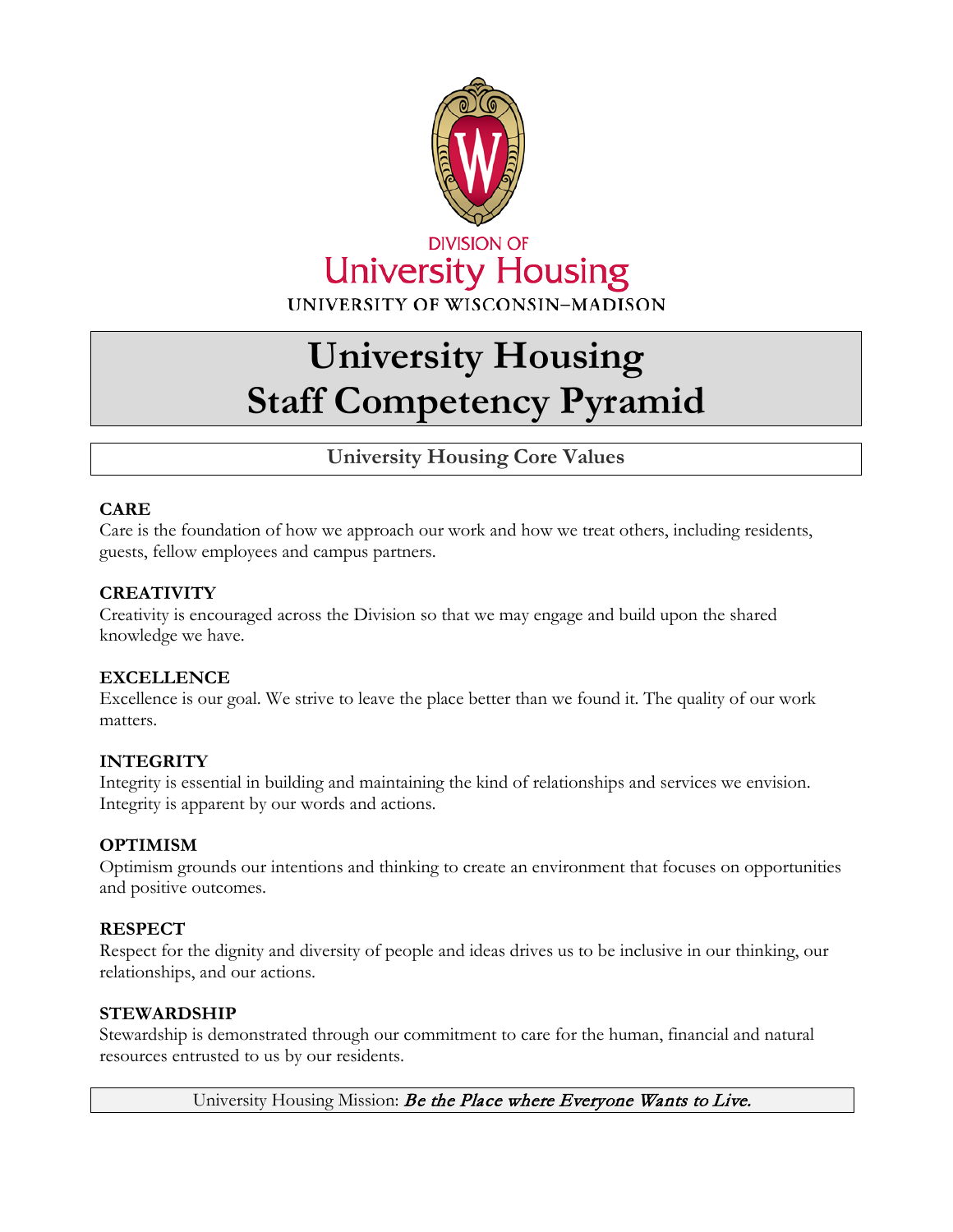# **University Housing Staff Competency Pyramid**

The University Housing Staff Competency Pyramid provides a framework for defining job performance competencies required for success in our organization. Additionally, the pyramid incorporates the Housing Core Values and the VCFA EID competencies for supervisors and managers. The Pyramid demonstrates the necessary skills that are required at every work level. Just as a pyramid must have a strong foundation, each individual must master and be able to demonstrate each competency prior to moving up to the next level. The purpose of outlining the required competencies in this fashion is so that each individual may see their professional growth and track their progress as they move up the pyramid of career development.

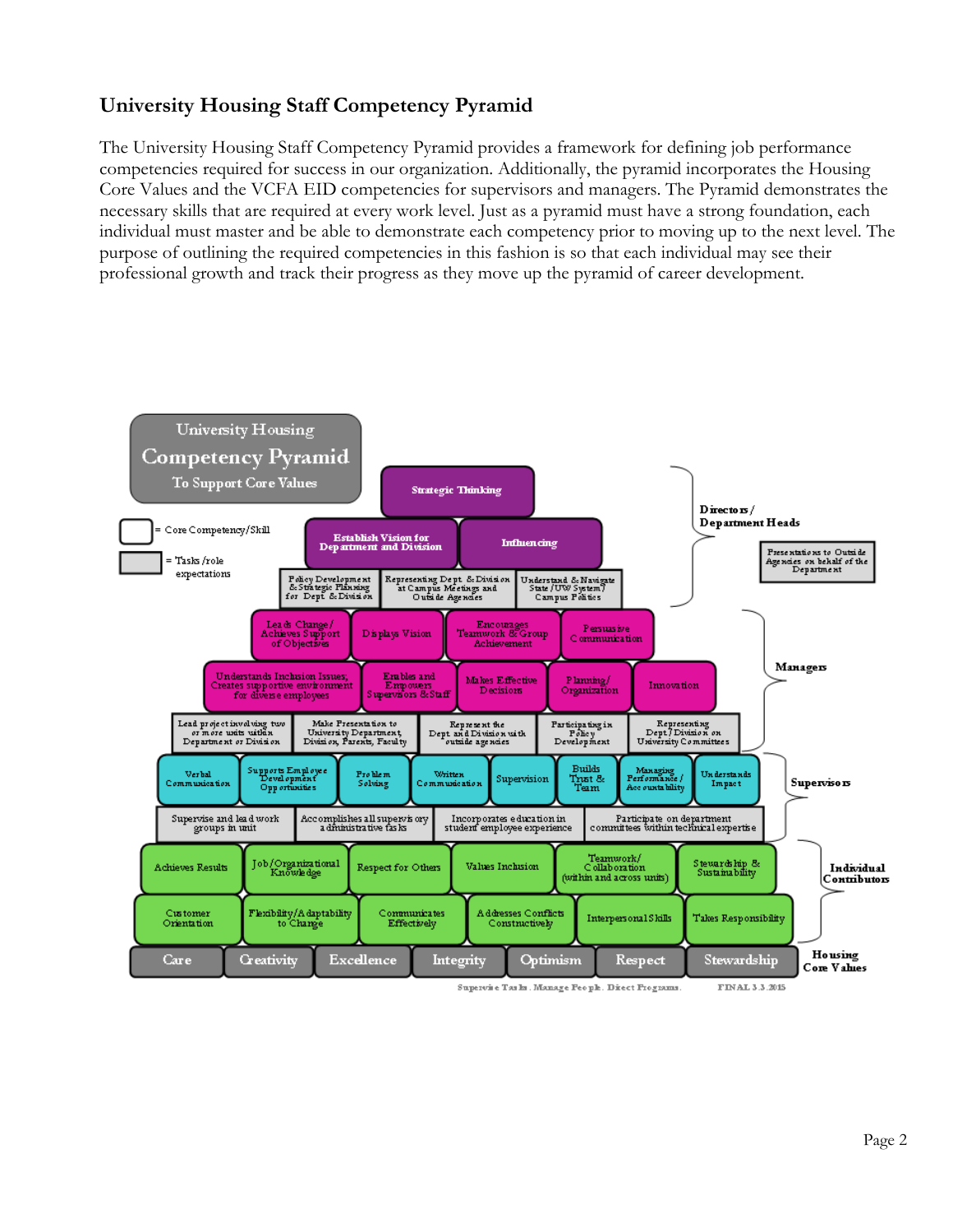## University Housing Competencies **Individual Contributors**

|                        | Competency                                 | <b>Description/Indicator Statements</b>                                                                                                                                                                                                                                                                                                                                                                                                                                                                                                                                                                                                                         |
|------------------------|--------------------------------------------|-----------------------------------------------------------------------------------------------------------------------------------------------------------------------------------------------------------------------------------------------------------------------------------------------------------------------------------------------------------------------------------------------------------------------------------------------------------------------------------------------------------------------------------------------------------------------------------------------------------------------------------------------------------------|
| ndividual Contributors |                                            | Insists on and/or provides high quality service for internal and external<br>customers.<br>• Demonstrates customer focus by seeking out, understanding, and                                                                                                                                                                                                                                                                                                                                                                                                                                                                                                     |
|                        | Customer<br>Orientation                    | responding to the needs of both internal and external customers.<br>Responds to needs, questions and concerns of customers in an<br>accurate, effective, and timely manner.<br>• Develops effective partnerships with customers, internal and external.<br>Effectively and professionally works with customers, solving their<br>problems.<br>" Continually seeks efficient ways of providing services by minimizing                                                                                                                                                                                                                                            |
|                        | Flexibility /<br>Adaptability<br>to Change | procedural requirements.<br>· Displays flexibility and openness in daily work and encourages others to<br>stay open to change, improvements, etc.<br>Adapts own attitudes and behavior to work effectively with different<br>people and situations.<br>" Accepts and readily adapts to changing priorities, better ideas, strategies,<br>procedures, and methods.<br>· Maintains work effectiveness in new situations.<br>Stress Management.                                                                                                                                                                                                                    |
|                        | Communicates<br>Effectively                | Communicates in an open, candid and consistent manner.<br>" Explains concepts and procedures clearly and completely while<br>maintaining attention and interest.<br>· Displays sensitivity in verbal and written communications.<br>Shows tact and diplomacy in dealing with others.<br>Keeps supervisors well informed of key organizational issues and needs.<br>Keeps individuals informed about issues that may affect them.                                                                                                                                                                                                                                |
|                        |                                            | Keeps others informed on the status of assigned work.<br>• Delivers information effectively in a variety of settings including one-<br>on-one, team setting, and presentations.<br>• Delivers information effectively in a variety of formats including emails,<br>memos, work orders, analytical reports, and decision documents.                                                                                                                                                                                                                                                                                                                              |
|                        | Addresses Conflicts<br>Constructively      | Effectively manages conflict with the appropriate individuals initially<br>involved.<br>Acknowledges personal responsibility in conflict situations in a<br>professional, not personal, manner.<br>• Directly communicates with persons involved in disagreements.<br>" Identifies and constructively addresses disagreements which undermine<br>performance.<br>Encourages people to bring difficult issues into the open.<br>" Uses the strength of the facts, rather than the loudness of argument.<br>Resolves differences between people using persuasion, diplomacy and<br>logic.<br>• Manages conflict with others in ways that preserve good relations. |
|                        | Values Inclusion                           | • Offers open exploration of differing ideas and solutions within the team.<br>Establishes and maintains effective working relationships with people<br>from varied backgrounds and opinions.<br>" Views differences in people as opportunities to learn.<br>Contributes to an environment where differences are valued and<br>encouraged, and all are included.                                                                                                                                                                                                                                                                                                |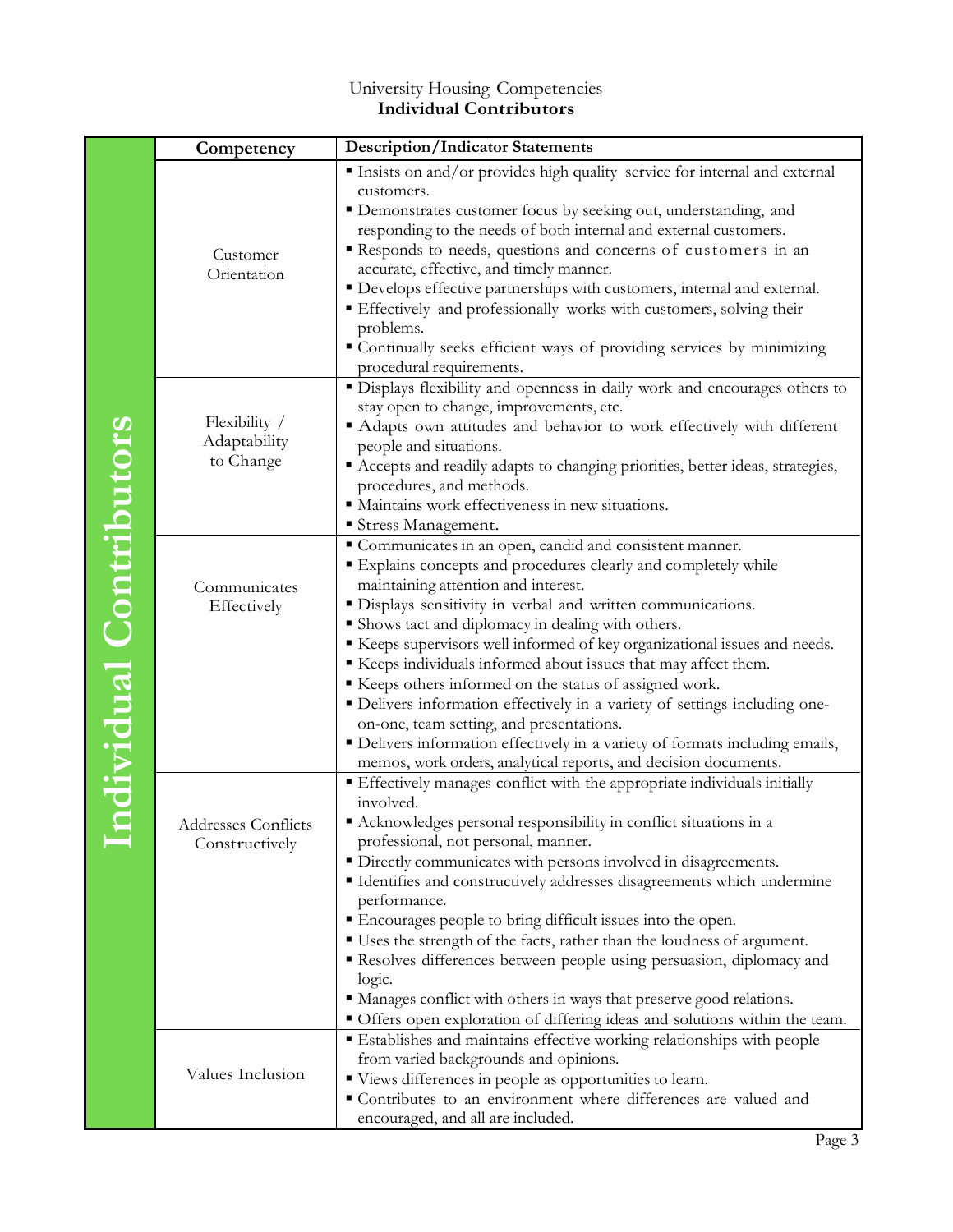## **Individual Contributors**

|                         | Competency                  | <b>Description/Indicator Statements</b>                                                               |
|-------------------------|-----------------------------|-------------------------------------------------------------------------------------------------------|
|                         |                             | Attentive to and understands the views of others.                                                     |
|                         |                             | Assume positive intent.                                                                               |
|                         | Interpersonal               | • Demonstrates an awareness of own style and how it affects others, and                               |
|                         | Skills                      | makes adjustments as necessary.                                                                       |
|                         |                             | Resolves interpersonal issues in the workplace.                                                       |
|                         |                             | Responds positively to constructive suggestions.                                                      |
|                         |                             | · Displays objectivity in assessing situations.                                                       |
|                         |                             | • Develops and maintains positive work relationships with others.                                     |
|                         |                             | " Manages stress appropriately in the workplace.                                                      |
|                         |                             | Gets the job done, according to expectations.                                                         |
|                         |                             | " Handles and delivers multiple projects simultaneously.                                              |
|                         | Achieves                    | Implements plans and makes mid-course changes when necessary to                                       |
|                         | Results                     | achieve goals.                                                                                        |
|                         |                             | Sets appropriate project goals, creating specific plans to meet them.                                 |
|                         |                             | • Shows persistence and optimism in overcoming obstacles.                                             |
|                         |                             | " Follows-through to attain desired results.                                                          |
|                         |                             | • Understands key policies and procedures integral to being effective in the                          |
|                         |                             | workplace.                                                                                            |
|                         | Job/Organizational          | " Possesses and continually develops knowledge and skills necessary to                                |
|                         | Knowledge                   | perform job.                                                                                          |
|                         |                             | • Defines resources and actions, and uses them to achieve objectives within                           |
|                         |                             | constraints.                                                                                          |
|                         |                             | · Builds effective networks and alliances inside and outside the                                      |
|                         |                             | Unit/University, which benefit the unit/University.                                                   |
|                         |                             | " Treats all people with dignity.                                                                     |
|                         |                             | " Demonstrates compassion, consideration, and caring.                                                 |
|                         | Respect                     | Believes/assumes the best in others.                                                                  |
|                         | for Others                  | • Demonstrates care for health and safety of others.                                                  |
|                         |                             | ■ Values contributions of others.                                                                     |
| Individual Contributors |                             | Constructively speaks up on behalf of others when differences are not                                 |
|                         |                             | respected.                                                                                            |
|                         |                             | · Follows-through on commitments.                                                                     |
|                         |                             | Only makes promises that can be kept.<br>" Takes responsibility for actions, results, and mistakes.   |
|                         | Takes Responsibility        |                                                                                                       |
|                         |                             | Is willing to accept additional responsibility or authority.                                          |
|                         |                             | " Openly shares information, knowledge and expertise with the team and                                |
|                         |                             | co-workers.                                                                                           |
|                         | Teamwork /<br>Collaboration | Cooperates with other members to achieve the workgroup's goals.                                       |
|                         | (within and across          | • Appropriately gives and is open to feedback from team/coworkers.                                    |
|                         | division)                   | • Puts accomplishing the interests of the University/unit ahead of<br>accomplishing individual goals. |
|                         |                             | Actively works to remove barriers to team effectiveness.                                              |
|                         |                             | • Utilizes skills of team members to accomplish goals.                                                |
|                         |                             | " Understand and utilize best practices within all areas of stewardship,                              |
|                         |                             | including human, financial and environmental.                                                         |
|                         | Stewardship/                | ■ Uses resources wisely and appropriately.                                                            |
|                         | Sustainability              | Assist the University's sustainability efforts.                                                       |
|                         |                             | " Understand the sources of the University Housing budget, i.e., student rent                         |
|                         |                             | monies.                                                                                               |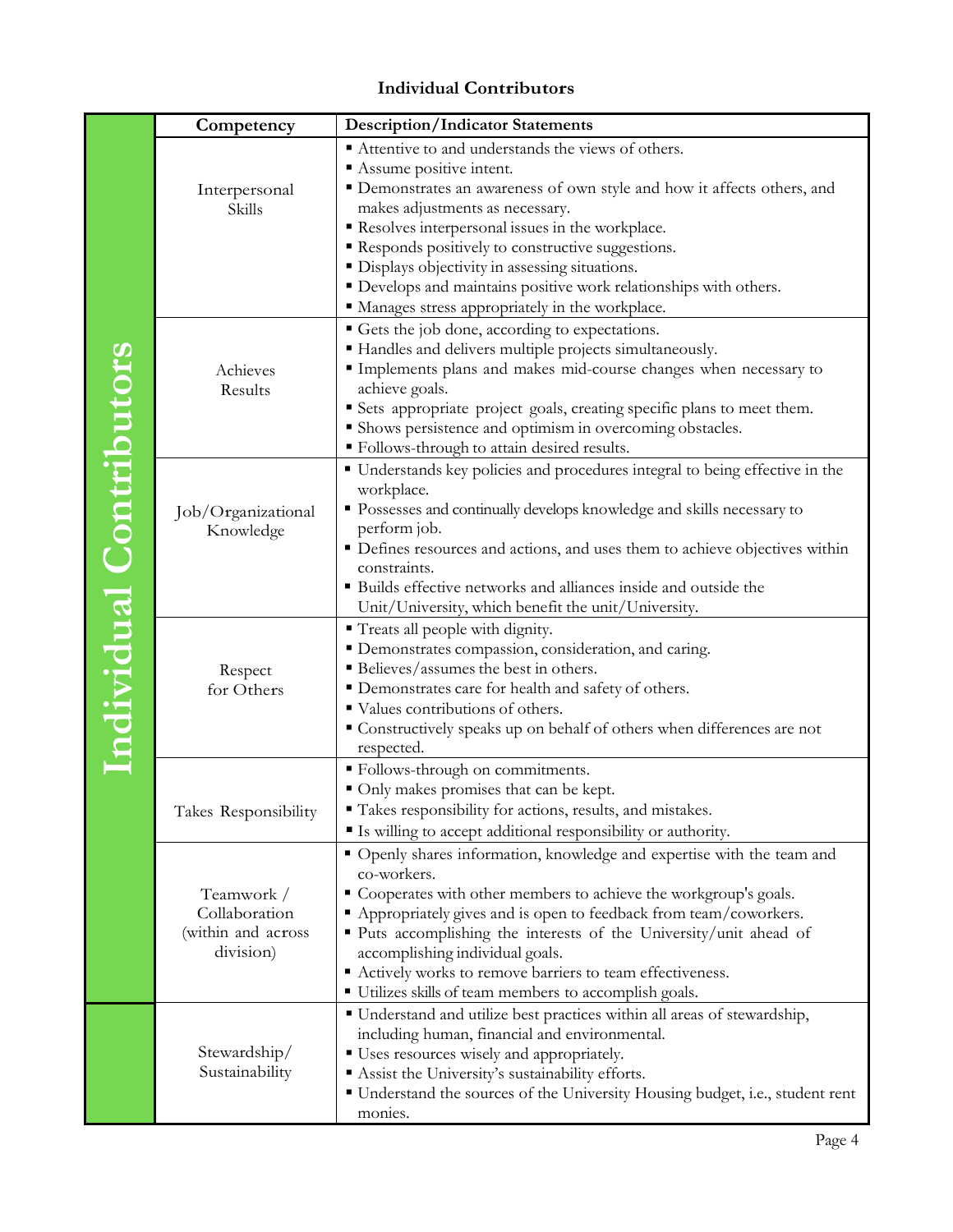## University Housing Competencies **Supervisors**

|             | Competency                                       | <b>Description/Indicator Statements</b>                                                                                                                                                                                                                                                                                                                                                                                                                                                                                                                                                                                                                                                                                                                                                                                                                            |
|-------------|--------------------------------------------------|--------------------------------------------------------------------------------------------------------------------------------------------------------------------------------------------------------------------------------------------------------------------------------------------------------------------------------------------------------------------------------------------------------------------------------------------------------------------------------------------------------------------------------------------------------------------------------------------------------------------------------------------------------------------------------------------------------------------------------------------------------------------------------------------------------------------------------------------------------------------|
| Supervisors | Verbal<br>Communication                          | • Possesses the skills needed to effectively communicate with and to different<br>constituencies.<br>" Understands, recognizes, and utilizes verbal communication as appropriate.<br>" Understands the impact of tone, non-verbal body language and volume.                                                                                                                                                                                                                                                                                                                                                                                                                                                                                                                                                                                                        |
|             | Student Employee<br>Development<br>Opportunities | • Provides information, tools, resources, and opportunities to help others<br>improve their skills and abilities.<br>" Helps employees identify areas for development.<br>Supports appropriate employee development opportunities.<br>Gives staff challenging assignments to develop their capabilities.                                                                                                                                                                                                                                                                                                                                                                                                                                                                                                                                                           |
|             | Problem<br>Solving                               | • Proactively anticipates and addresses concerns of employees, peers, upper<br>management, and customers.<br>" Uses facts to analyze and solve problems.<br>• Takes ownership for solving problems; approaches issues from a<br>professional, not personal, perspective.<br>Strikes a balance between being participative, (i.e. involving team<br>members in decisions) and being directive, depending on the needs of the<br>team and the situation.<br>Seeks diverse perspectives to solve problems.<br>" Understands the organization and the affect decisions have on other parts<br>of the organization.<br>• Considers alternative/creative solutions to problems.<br>Resolves sensitive issues without making the situation worse.<br>• Understands locus of control for solving problems; utilizes supervisors<br>appropriately for support and guidance. |
|             | Written<br>Communication                         | • Makes timely decisions with quality outcomes.<br>Knows when to use different types of communication: when to have a<br>conversation and when to use written/electronic communication<br>techniques.<br>• Possesses the skills needed to effectively communicate through use of<br>letters, memos, etc.<br>• Document important discussions and decisions. Understands need for<br>important documentation.<br>" Provides clear and concise written/electronic follow-up as needed.                                                                                                                                                                                                                                                                                                                                                                               |
|             | Understands<br>Impact                            | " Comprehends importance of role as a supervisor in Division, including<br>choices, decisions, statements, actions and behaviors in this role can/may<br>impact the personal, positional, team, division and campus.<br>• Acknowledges that a lack of action on your part may also impact others.<br>Grasps that decisions and team performance can affect our students and<br>customers, as well as internal and external partners.                                                                                                                                                                                                                                                                                                                                                                                                                               |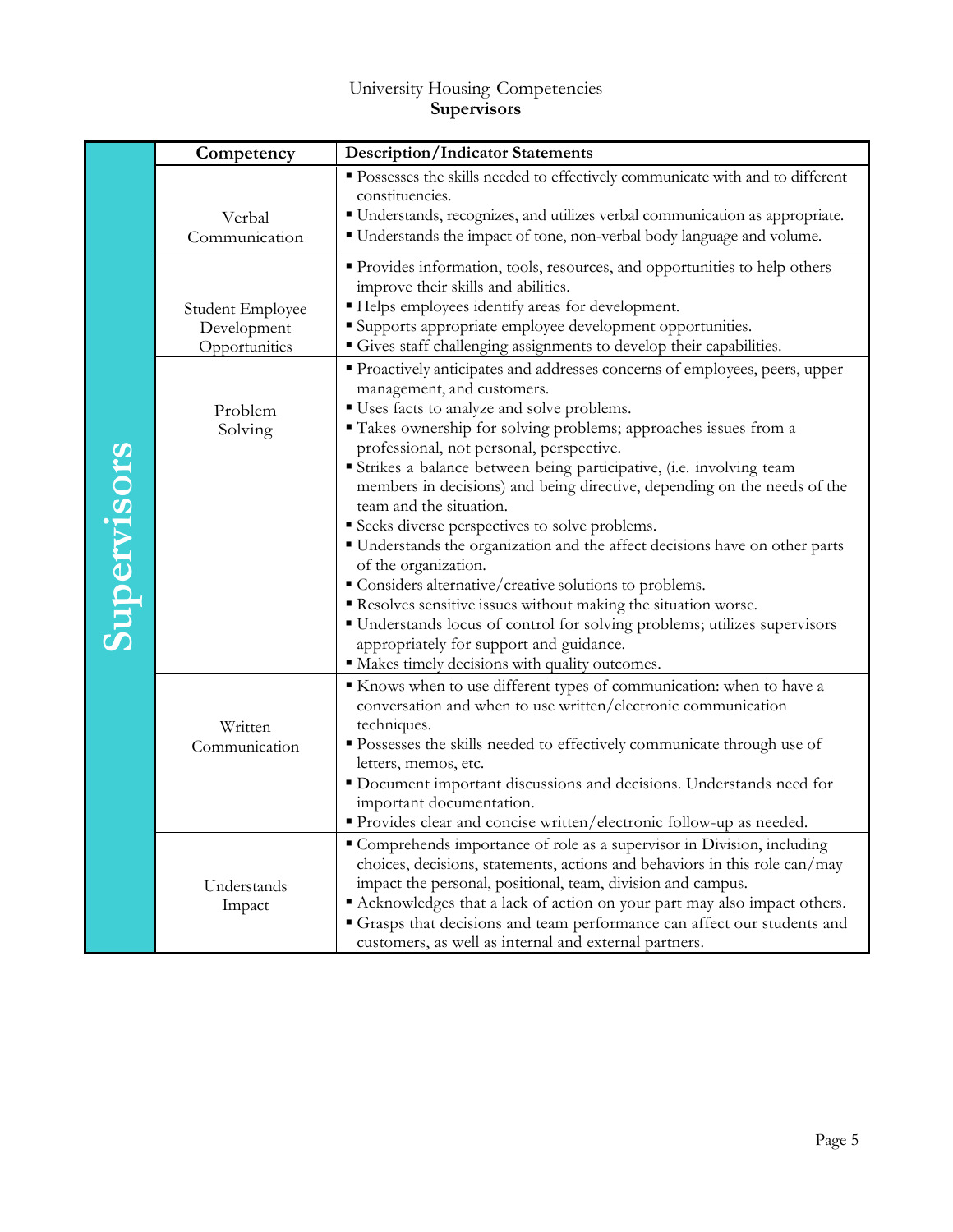## University Housing Competencies **Supervisors**

|             | Competency                                 | <b>Description/Indicator Statements</b>                                                                                                                                                                                                                                                                                                                                                                                                                                                                                                                                                                       |
|-------------|--------------------------------------------|---------------------------------------------------------------------------------------------------------------------------------------------------------------------------------------------------------------------------------------------------------------------------------------------------------------------------------------------------------------------------------------------------------------------------------------------------------------------------------------------------------------------------------------------------------------------------------------------------------------|
| Supervisors | Supervision                                | " Uses good judgment to make decisions.<br>Provides advice and/or information to individuals and teams in a timely<br>manner.<br>" Takes initiative and ownership.<br>" Teaches staff necessary skills to be successful in their positions.<br>" Manages conflict constructively.<br>" Provides oversight for daily tasks of staff.                                                                                                                                                                                                                                                                           |
|             |                                            | • Deescalate and provide perspective.<br>" Understands "total job concept" of supervisor role.<br>• Balances all aspects of role as a supervisor; know when and how to<br>manage time.<br>" Engages staff through a variety of techniques.                                                                                                                                                                                                                                                                                                                                                                    |
|             |                                            | " Teaches and trains staff as needed.<br>" Take ownership of team performance, successes and failures.<br>Utilize Outlook calendar.<br>■ Hiring.<br>" Helps employees quickly and effectively understand and adjust to new<br>roles, challenges and changes in the University environment and in their                                                                                                                                                                                                                                                                                                        |
|             | <b>Builds Trust</b><br>and Team            | jobs.<br>Actions support his/her words.<br>" Maintains a reputation for honesty, candor, confidentiality, fairness and<br>reliability.<br>Protects the interests of people who aren't present.<br>• Understands team dynamics; utilize to complete tasks and achieve goals.<br>Create high functioning team.<br>" Follows-up on commitments and keeps others appropriately informed in a<br>timely, accurate and complete basis.<br>• Makes position clear on difficult issues.<br>Makes good hiring decisions.<br>" Understands importance of gaining trust from employees, peers and<br>across departments. |
|             | Managing<br>Performance/<br>Accountability | Set clear expectations and hold staff to them.<br>" Takes responsibility for actions, results and mistakes.<br>Fulfills commitments.<br>• Holds employees accountable.<br>Able to direct a group's attention to a common goal and assist in the<br>process of achieving that goal in the best way possible.<br>" Meets deadlines.<br>Provides timely, regular, feedback to staff.<br>Incorporates Housing Core Values into annual reviews.                                                                                                                                                                    |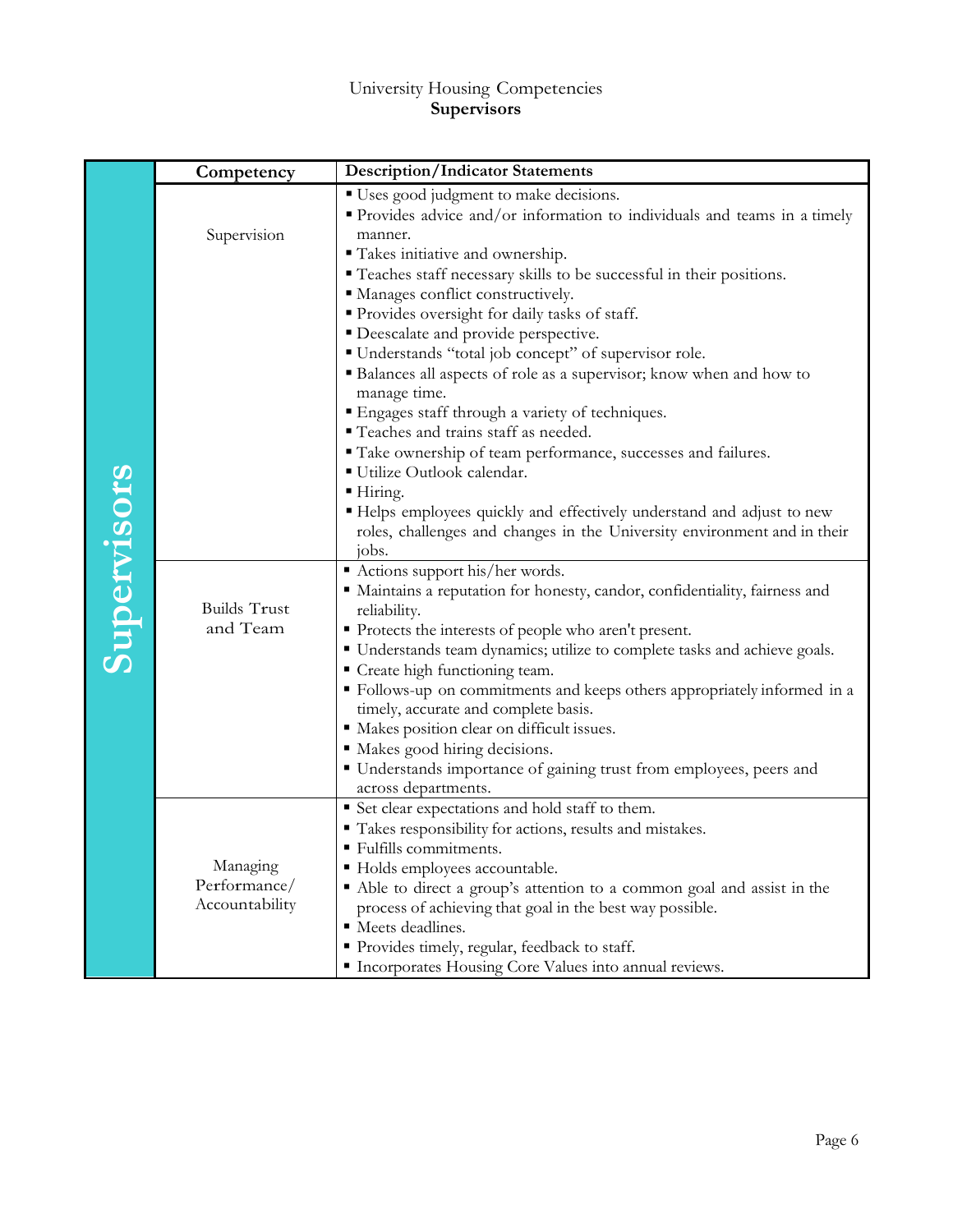## University Housing Competencies **Managers**

|          | Competency                                         | <b>Description/Indicator Statements</b>                                                                                                                                                                                                                                                                                                                                                                                                                                                                                          |
|----------|----------------------------------------------------|----------------------------------------------------------------------------------------------------------------------------------------------------------------------------------------------------------------------------------------------------------------------------------------------------------------------------------------------------------------------------------------------------------------------------------------------------------------------------------------------------------------------------------|
| Managers | Leads Change/Achieves<br>support of Objectives     | " Helps supervisors quickly and effectively understand and adjust to new<br>roles, challenges and changes in the University environment and in their<br>jobs.<br>Stays up-to-date on key trends, and opportunities.<br>Initiates change instead of reacting to external pressures for change.                                                                                                                                                                                                                                    |
|          |                                                    | • Makes sure technical/functional decisions are based on department<br>priorities.<br>" Uses available resources (people, funds, time, material, support) and<br>coordinates/manages these components, including those outside the<br>organization.                                                                                                                                                                                                                                                                              |
|          | <b>Enables and Empowers</b><br>Supervisors & Staff | Provides information, resources, and support so supervisors can function<br>independently.<br>Enables staff to take appropriate risks.<br>Encourages and promotes decision making and accountability at all levels.<br>" Organizes and structures work for others in a manner that encourages<br>ownership and accountability.                                                                                                                                                                                                   |
|          | Persuasive<br>Communication                        | " Puts forth a conscious effort to influence the belief, attitudes, and<br>ultimately, the behaviors of another person through effective<br>communication techniques.<br>Give knowledge and options to supervisors to allow for effective decision-<br>making.<br>Know your audience, situation at hand, including what is important to<br>them; know what the end goal should and could be in situation.                                                                                                                        |
|          | Makes Effective<br>Decisions                       | " Gathers information on an issue, impartially considering all sides and<br>makes logical decisions that are clear.<br>" Evaluates positive and negative alternatives within time and resource<br>constraints.<br>" Uses agreed upon criteria for decision-making rather than hidden<br>agendas.<br>• Delegate decision-making responsibility when appropriate.<br>Considers the total organization when making decisions.<br>Keeps the department's long-term goals in mind when addressing short-<br>term issues and problems. |
|          |                                                    | " Understands the short-sightedness of short-term solutions and quick-fixes.<br>" Operates with confidence in decision-making.<br>Knows when to stop a discussion and make a decision.                                                                                                                                                                                                                                                                                                                                           |
|          | Planning/<br>Organization                          | Establishes priorities that address the details and timelines needed to<br>achieve the intended results.<br>■ Focuses on end result.<br>Is flexible and utilizes resources.<br>" Updates staff regularly and communicates plans to those involved.<br>Ensures projects are being completed according to plan and reevaluates if<br>necessary.<br>• Plans ahead and utilizes appropriate timelines for projects, such as<br>Managers should plan 3 months out, Supervisors plan 1 month out and                                   |
|          |                                                    | employees should focus on daily/weekly work. Teaches this concept to<br>supervisees.                                                                                                                                                                                                                                                                                                                                                                                                                                             |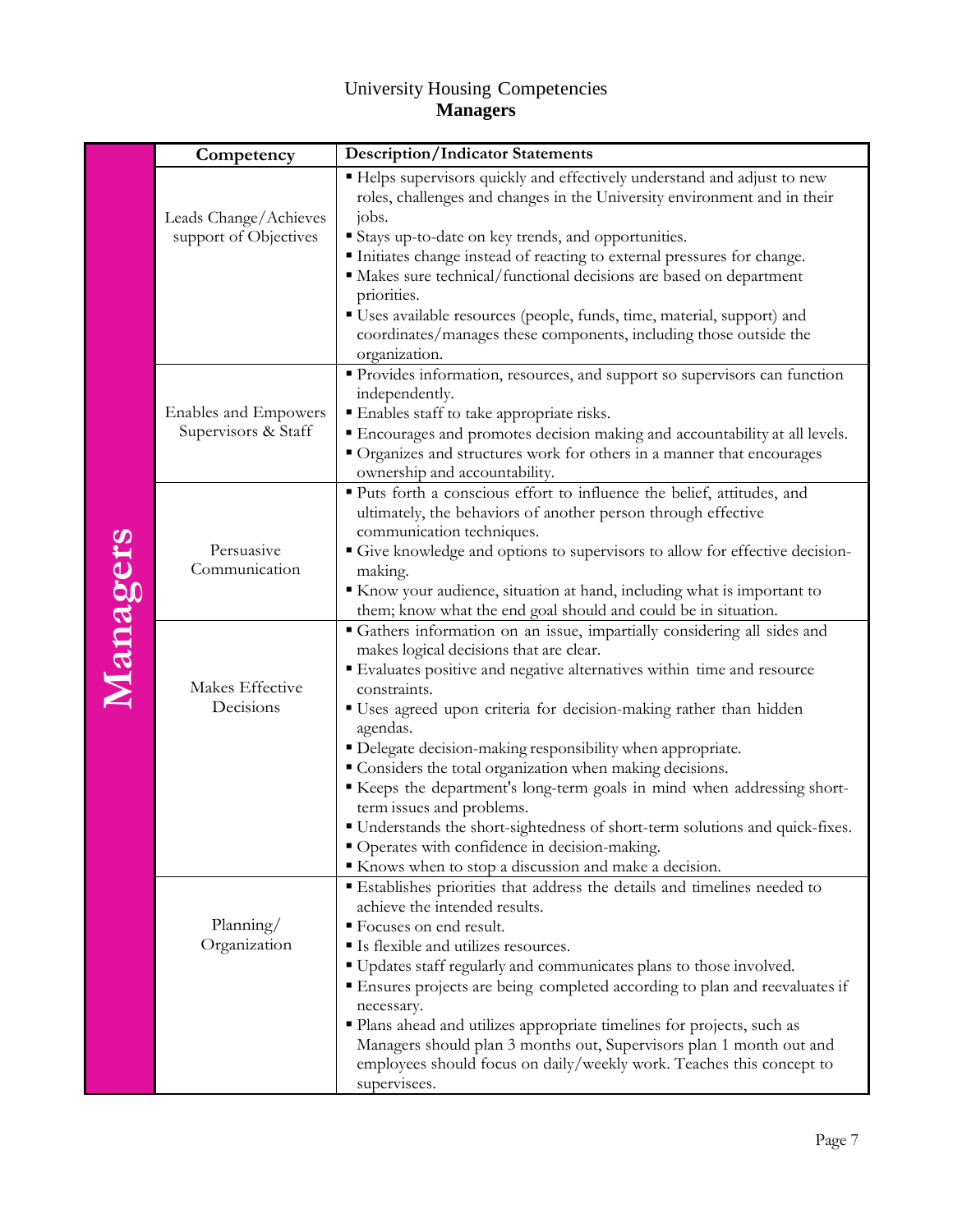## **Managers**

|          | Competency                                                                                            | <b>Description/Indicator Statements</b>                                                                                                                                                                                                                                                                                                                                                                                                                                                                                                                 |
|----------|-------------------------------------------------------------------------------------------------------|---------------------------------------------------------------------------------------------------------------------------------------------------------------------------------------------------------------------------------------------------------------------------------------------------------------------------------------------------------------------------------------------------------------------------------------------------------------------------------------------------------------------------------------------------------|
| Managers | Displays Vision                                                                                       | " Thinks and considers possible future change.<br>" Helps provide a clear customer-focused sense of direction for the team<br>and co-workers to support the department's vision.<br>" Develops and/or explains strategic action plans for practical use.                                                                                                                                                                                                                                                                                                |
|          |                                                                                                       | Inspires and energizes others to commit to vision.<br>" Develops and refines vision to reflect constant and accelerating change<br>impacting UW-Madison.                                                                                                                                                                                                                                                                                                                                                                                                |
|          | <b>Encourages Teamwork</b><br>and Group<br>Achievement                                                | " Creates a high performance work environment where others pull<br>together to complete tasks.<br>" Encourages team members to discover the best ways to perform their<br>jobs effectively.<br>Actively promotes functional as well as cross-functional teams.<br>" Empowers teams to achieve goals by providing resources, training,<br>responsibility and authority.<br>Holds teams accountable for performance.<br>Shares successes with team members.<br>" Monitors and evaluates team success and difficulty, and provides<br>productive feedback. |
|          | Innovation                                                                                            | Injects originality into daily work through research, personal knowledge,<br>and networking relationships.<br>" Thinks 'outside the box.'<br>" Brainstorms and encourages new ideas and solutions.<br>" Takes appropriate risks.                                                                                                                                                                                                                                                                                                                        |
|          | Understands Inclusion<br><b>Issues: Creates</b><br>Supportive<br>Environment for<br>Diverse Employees | Actively supports the development of others regardless of differences.<br>Respects the talent and unique contributions of every individual, culture<br>and ethnic group to increase effectiveness of the unit.<br>" Create an environment where inclusivity is the norm.<br>Influences the culture in ways that value inclusion and supports diversity.<br>Aware of personal biases, as well as biases of their supervisors and their<br>team; knows potential impact on team.                                                                          |